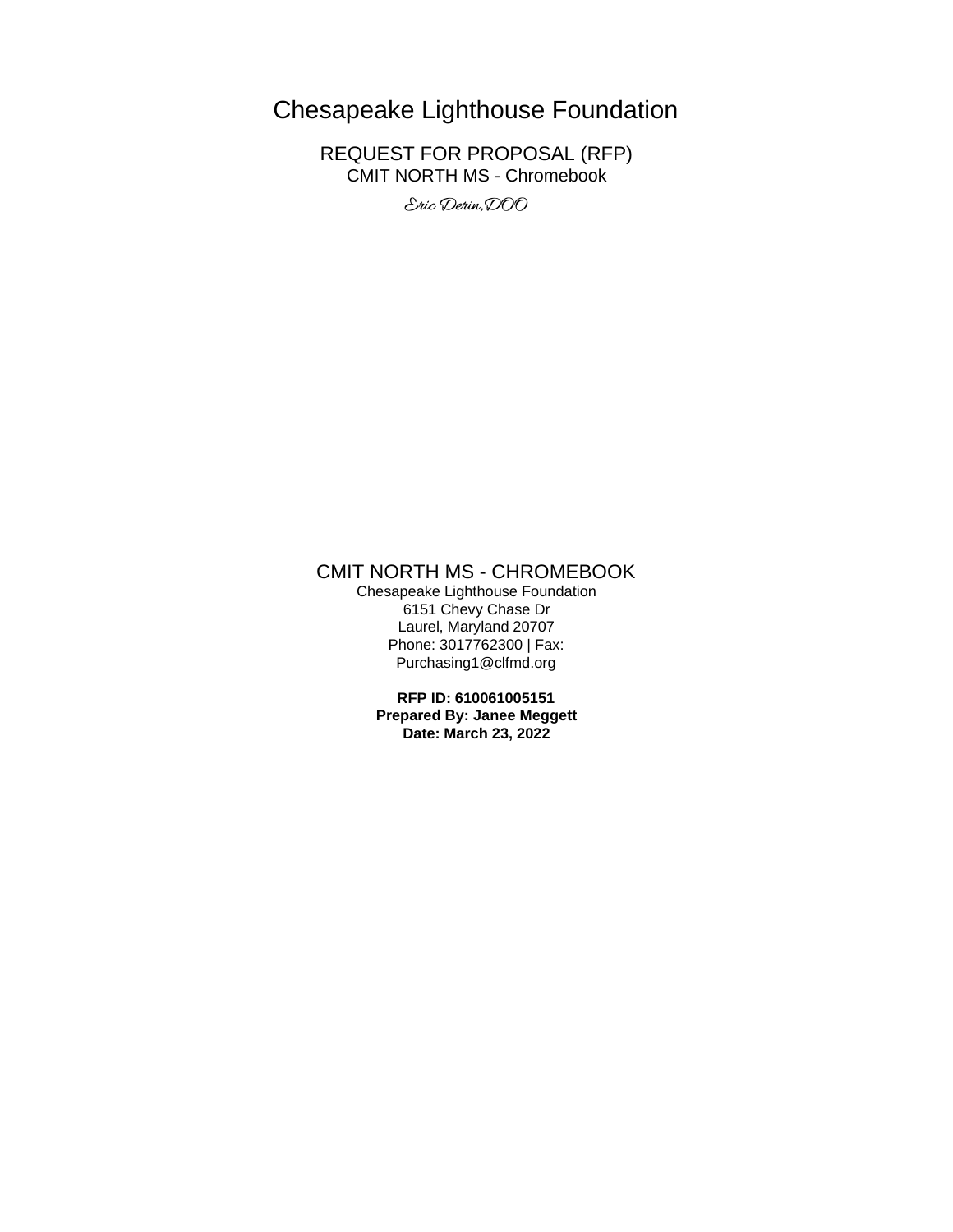#### REQUEST FOR PROPOSAL CMIT NORTH MS - CHROMEBOOK Laurel - Maryland

# **RFP ID:** 610061005151 **PROPOSAL SUBMISSION DEADLINE:** April 13, 2022, 4:00 PM, close of business **QUESTION SUBMISSION DEADLINE:** April 8, 2022

Questions may be submitted in written form to:

| <b>Contact Name:</b>     | Eric Derin                                       |
|--------------------------|--------------------------------------------------|
| <b>Contact Address:</b>  | 6151 Chevy Chase Drive<br>Laurel, Maryland 20707 |
| <b>Telephone Number:</b> | 3017762300                                       |
| <b>Email Address:</b>    | Ederin@clfmd.org                                 |

# **INTRODUCTION**

Chesapeake Lighthouse Foundation invites and welcomes proposals for their CMIT NORTH MS - Chromebook project. Based on your previous work experience, your firm has been selected to receive this RFP and is invited to submit a proposal. Please take the time to carefully read and become familiar with the proposal requirements. All proposals submitted for consideration must be received by the time specified above under the "PROPOSAL SUBMISSION DEADLINE."

*BIDDERS SHOULD NOTE THAT ANY AND ALL WORK INTENDED TO BE SUBCONTRACTED AS PART OF THE BID SUBMITTAL MUST BE ACCOMPANIED BY BACKGROUND MATERIALS AND REFERENCES FOR PROPOSED SUBCONTRACTOR(S) – NO EXCEPTIONS.*

#### **PROJECT AND LOCATION**

The project associated with this RFP is or shall be located at 6100 Frost Pl, Laurel, Maryland 20707.

#### **PROJECT MANAGER CONTACT INFORMATION**

The following individual(s) are the assigned contacts for the following:

For questions or information regarding All Aspects, contact:

| Name:         | <b>Fric Derin</b>      |
|---------------|------------------------|
| Title:        | Director Of Operations |
| <b>Phone:</b> | 3017762300             |
| Fax:          |                        |
| Email:        | Ederin@clfmd.org       |

For questions or information regarding All Aspects, contact:

| Name:         | Casey Gardner            |
|---------------|--------------------------|
| Title:        | It Specialist            |
| <b>Phone:</b> | 3013506051               |
| Fax:          |                          |
| Email:        | Cgardner@cmitacademy.org |

#### **PROJECT OBJECTIVE**

.

The objective and ultimate goal for this project is the goal is to provide one-to-one technology to our students in the classroom and enhance technology use among the students.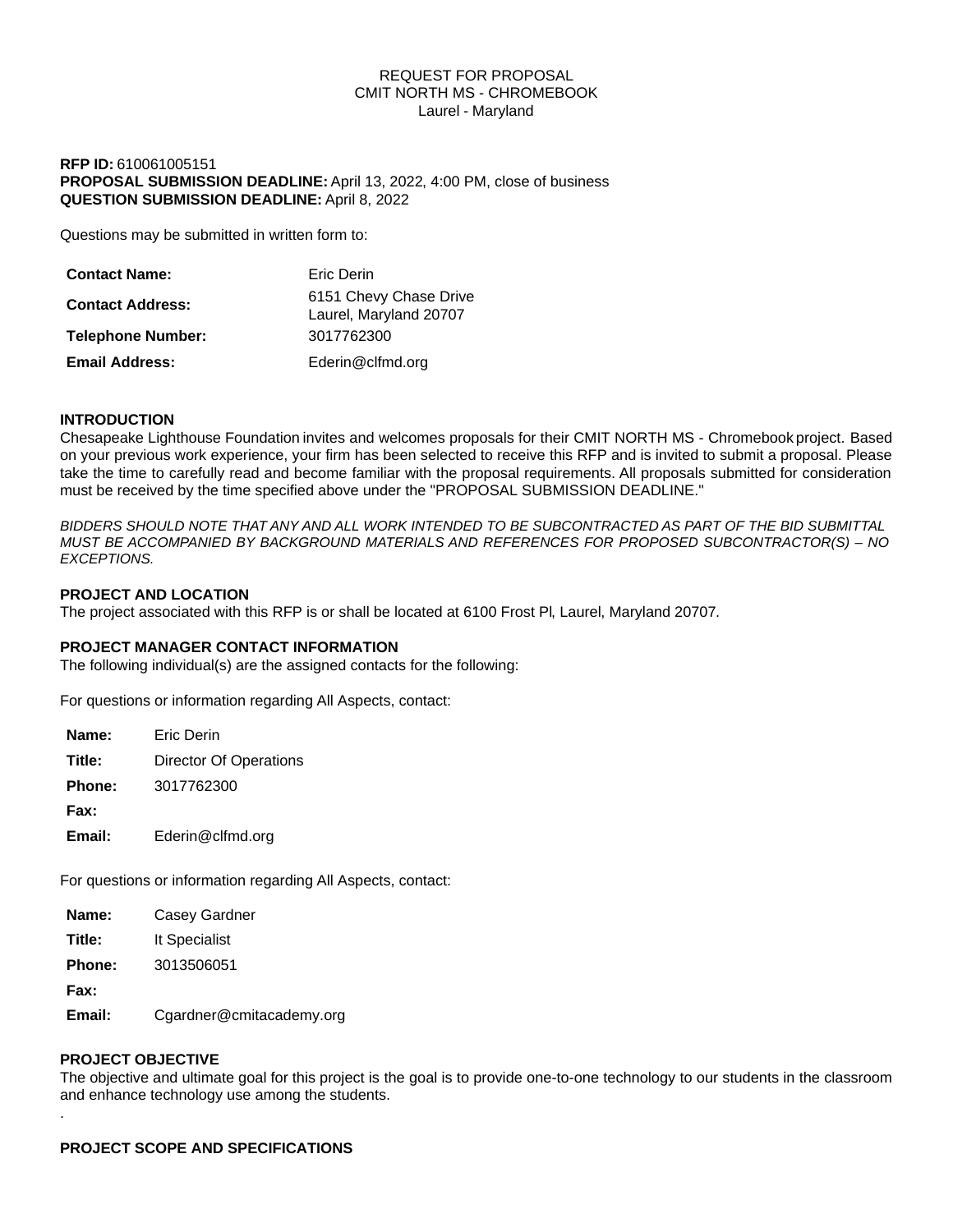The Project Scope and Specification are:

HP ChromEbook 11 G8 Education Edition - 11.6'' - Celeron N4020 - 4GB RAM Quantity : 150

Google Chrome Education Upgrade Quantity: 150

# **SCHEDULED TIMELINE**

The following timeline has been established to ensure that our project objective is achieved; however, the following project timeline shall be subject to change when deemed necessary by management.

# **MILESTONE DATE**

Start of Project : March 23, 2022

# **PROPOSAL BIDDING REQUIREMENTS**

# **PROJECT PROPOSAL EXPECTATIONS**

Chesapeake Lighthouse Foundation shall award the contract to the proposal that best accommodates the various project requirements. Chesapeake Lighthouse Foundation reserves the right to: (i) award any contract prior to the proposal deadline or prior to the receipt of all proposals, (ii) award the contract to more than one Bidder, and (iii) refuse any proposal or contract.

# **DEADLINE TO SUBMIT PROPOSAL**

All proposals must be received by Chesapeake Lighthouse Foundation no later than 4:00 PM, close of business on April 13, 2022 for consideration in the project proposal selection process.

# **PROPOSAL SELECTION CRITERIA**

Only those proposals received by the stated deadline will be considered. All proposals, submitted by the deadline, will be reviewed and evaluated based upon information provided in the submitted proposal. In addition, consideration will be given to cost and performance projections. Furthermore, the following criteria will be given considerable weight in the proposal selection process:

- 1. Proposals received by the stipulated deadline must be in the correct format.
- 2. Bidder's alleged performance effectiveness of their proposal's solution.
- 3. Bidder's performance history and alleged ability to timely deliver proposed services.
- 4. Bidder's ability to provide and deliver qualified personnel having the knowledge and skills required to effectively and efficiently execute proposed services.
- 5. Overall cost effectiveness of the proposal.

Chesapeake Lighthouse Foundation reserves the right to cancel, suspend, and/or discontinue any proposal at any time, without obligation or notice to the proposing bidder.

# **PROPOSAL SUBMISSION FORMAT**

The following is a list of information that the Bidder should include in their proposal submission:

# **Summary of Bidder Background**

- 1. Bidder's Name(s)
- 2. Bidder's Address
- 3. Bidder's Contact Information (and preferred method of communication)
- 4. Legal Formation of Bidder (e.g. sole proprietor, partnership, corporation)
- 5. Date Bidder's Company was Formed
- 6. Description of Bidder's company in terms of size, range and types of services offered and clientele.
- 7. Bidder's principal officers (e.g. President, Chairman, Vice President(s), Secretary, Chief Operating Officer, Chief Financial Officer, General Managers) and length of time each officer has performed in his/her field of expertise.
- 8. Bidder's Federal Employee Identification Number (FEIN)
- 9. Evidence of legal authority to conduct business in Maryland (e.g. business license number).
- 10. Evidence of established track record for providing services and/or deliverables that are the subject of this proposal.
- 11. Organization chart showing key personnel that would provide services to Chesapeake Lighthouse Foundation

# **Financial Information**